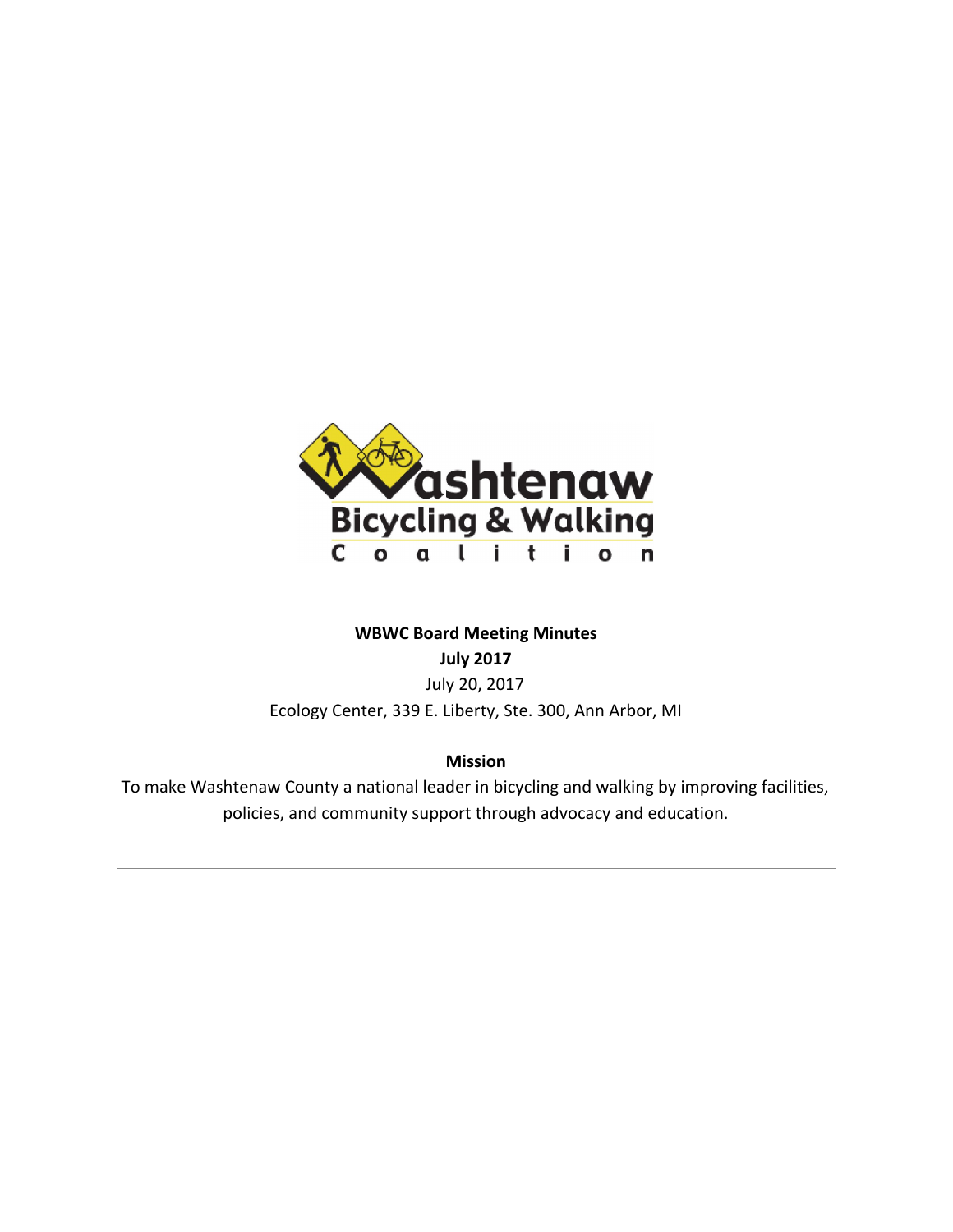### **Board Members Present**

Markus Nee Bradley Parsons David Shinabarger (Secretary) Erica Briggs (Vice Chair) Bob Krzewinski (Communications) Larry Deck Robert Gordon (Treasurer)

#### **Guests Present**

Kathy Griswold

### **Adoption of the Agenda**

*Approval:* Motioned by Larry Deck to approve. All board members present voted to approve the agenda.

Agenda can be viewed here: [https://docs.wixstatic.com/ugd/84d2c6\\_7c31b56a43da4aca871cd74a2efb11a3.pdf](https://docs.wixstatic.com/ugd/84d2c6_7c31b56a43da4aca871cd74a2efb11a3.pdf)

**Chair** *Review Mission Statement*

### **Secretary**

*Previous Meeting Notes:* https://docs.google.com/document/d/1DTP3HKYhSg7FJ2BX5GkupENOmfovJs8JGg28Ijyrh4Y/ed it

*Adoption:* Larry motions to adopt the Secretary notes. All present board members voted to adopt the agenda.

**Treasurer** *Bike Repair Stand:*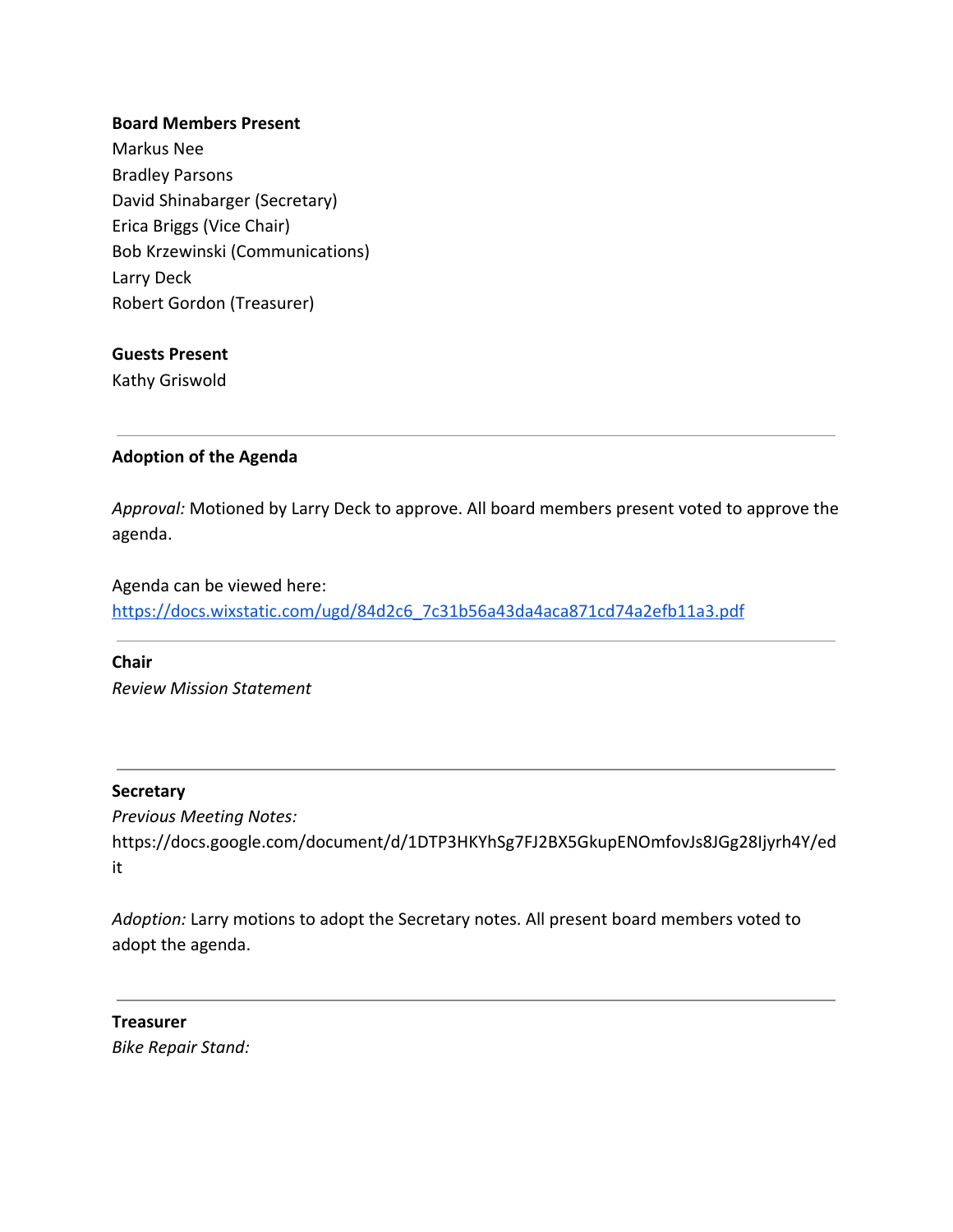*Adoption:* Larry motions to adopt the current treasurer's report, as seen below. All present board members approve the treasurer report.

# *Notes:*

[https://docs.google.com/viewer?a=v&pid=forums&srcid=MDg4NDQ1NjExNjc4MjU5NTE3MDAB](https://docs.google.com/viewer?a=v&pid=forums&srcid=MDg4NDQ1NjExNjc4MjU5NTE3MDABMDE2NzI3NTIzMjk1NjgxMzAyOTQBSkRFRlZISzVDQUFKATAuMQEBdjI) [MDE2NzI3NTIzMjk1NjgxMzAyOTQBSkRFRlZISzVDQUFKATAuMQEBdjI](https://docs.google.com/viewer?a=v&pid=forums&srcid=MDg4NDQ1NjExNjc4MjU5NTE3MDABMDE2NzI3NTIzMjk1NjgxMzAyOTQBSkRFRlZISzVDQUFKATAuMQEBdjI)

# **Communications**

*Meeting Reports:*

*Newsletter Status:* Newsletter is sent to David on July 20th, needs to be reformatted on MailChimp and sent out to all readers.

*Newsletter:*

# **Education / Outreach**

- *1. Earthfest*
- *2. Event for Karen's Trail*
- *3. Huron River Day*
- *4. Argo Pond Event -- Pedal the Pond*
- *5. Mutual Awareness / Mutual Respect*

# **Gov. Relations Committee**

- *1. CIP Process --* discussion on what the process is to get projects onto the CIP and past and current challenges -- lots of focus right now on pedestrian improvements but few bicycle network improvements included
- *2. August 3rd -- LAB Bike-Friendly-City --* discussion that members present do not believe our community is ready for LAB Gold-level city -
	- a. City officials say that there are the equivalent of 4 or 5 full time staff people working on cycling issues, when in reality there is not 1 full time person
	- b. Lots of pedestrian improvements but very little bicycle improvements that are tangibly improved
- *3. U-M Planning*
	- a. Discussion of next steps for C2C Bikeway and best next steps